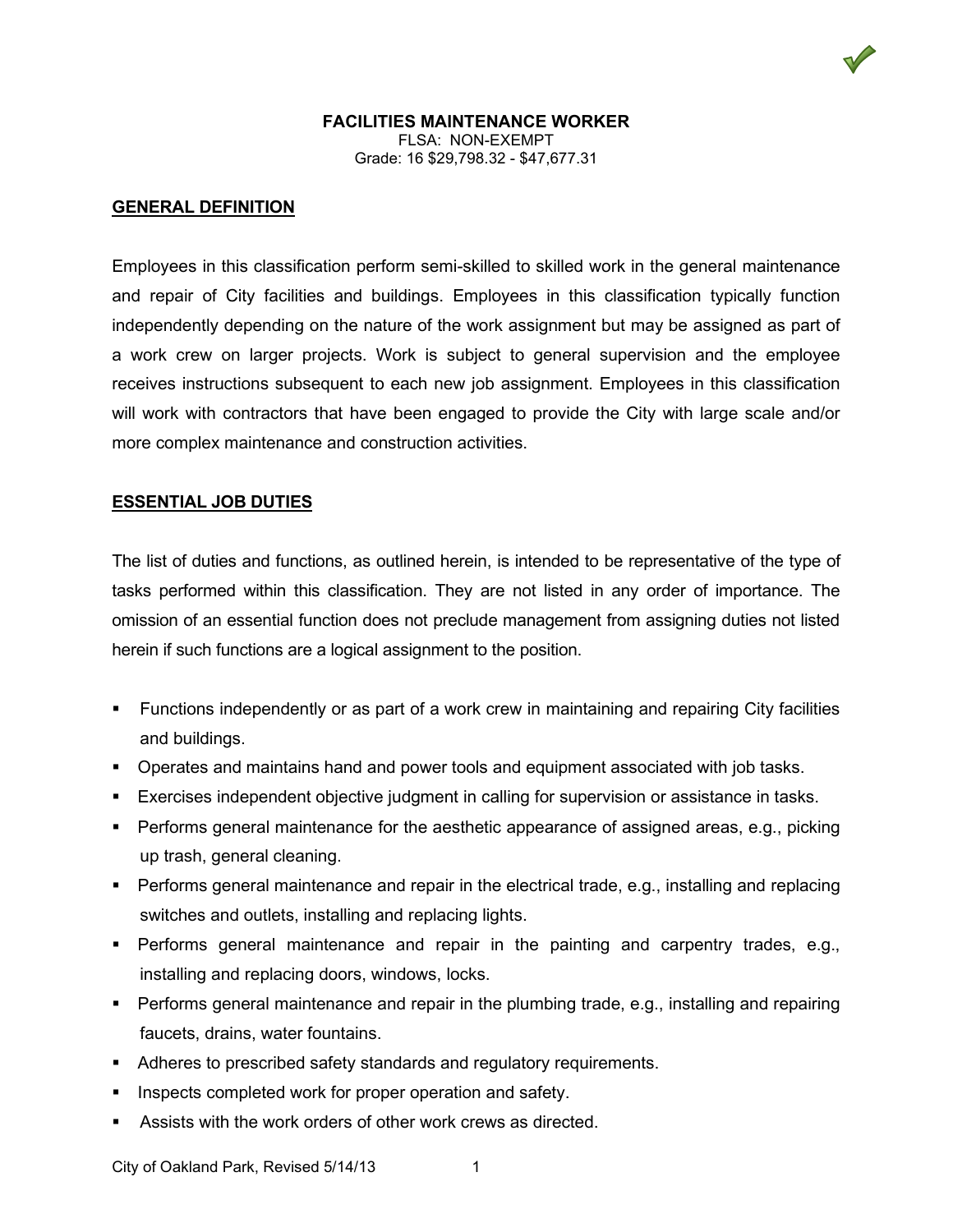# **FACILITIES MAINTENANCE WORKER**

FLSA: NON-EXEMPT Grade: 16 \$29,798.32 - \$47,677.31

**Requires regular attendance to scheduled work shifts.** 

# **KNOWLEDGE, SKILLS & ABILITIES**

- Substantial knowledge of the use and care of manual and power hand tools and equipment utilized in the facilities construction and repair field.
- Substantial knowledge of the semi-skilled tasks associated with minor construction and repair in the various trade disciplines, e.g., electrical, carpentry, plumbing.
- Ability to understand and follow verbal and written instructions.
- Ability to establish and maintain effective working relationships with other employees and the public.
- Communicates with co-workers, management, citizens, and others in a courteous and professional manner.
- Conforms with and abides by all departmental and City regulations, policies, work procedures, and instructions.

# **PHYSICAL REQUIREMENTS**

The City of Oakland Park is an Equal Opportunity Employer. In compliance with the Americans with Disabilities Act (42 U.S. C. 12101 et. seq.), the City of Oakland Park will provide reasonable accommodations to qualified individuals with disabilities and encourages both prospective and current employees to discuss potential accommodations with the employer. The physical demands described here are representative of those that must be met by an employee to successfully perform the essential functions of this job.

- The employee is frequently required to climb, balance, stoop, kneel, crouch, or crawl.
- Must be able to operate objects, tools or controls and reach with arms and hands.
- Must be able to remain outdoors for extended periods in high heat and humidity conditions.
- Traverse rough terrain, walk up or down stairwells, ladders, slopes or steps.
- **The employee must frequently lift and/or move up to 75 pounds.**
- Vision ability includes close and peripheral vision, color distinction and depth perception.
- **Must be able to work in close and confined spaces.**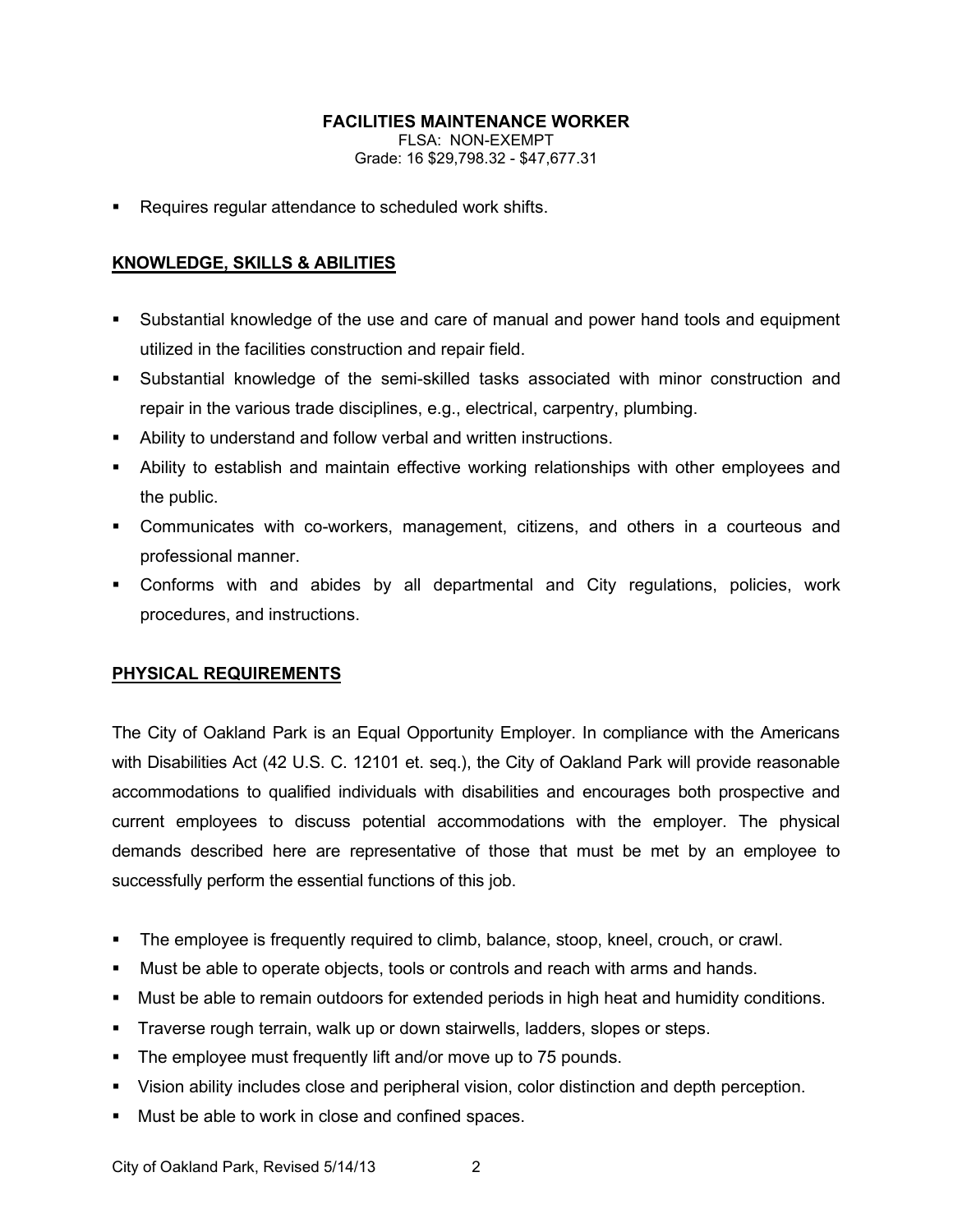## **FACILITIES MAINTENANCE WORKER**

FLSA: NON-EXEMPT Grade: 16 \$29,798.32 - \$47,677.31

### **MINIMUM ACCEPTABLE EDUCATION, TRAINING & EXPERIENCE**

High school diploma or GED equivalent; supplemented by two (2) years previous experience in general facilities construction maintenance, demonstrating a broad working knowledge of principles, tools and methods of general repairs in the electrical, carpentry and plumbing disciplines. Must hold a State of Florida Driver's License. Position may be required to be on call, including nights, holidays and weekends.

# **PHYSICAL REQUIREMENTS**

The City of Oakland Park is an Equal Opportunity Employer. In compliance with the Americans with Disabilities Act (42 U.S. C. 12101 et. seq.), the City of Oakland Park will provide reasonable accommodations to qualified individuals with disabilities and encourages both prospective and current employees to discuss potential accommodations with the employer. The physical demands described here are representative of those that must be met by an employee to successfully perform the essential functions of this job.

- The employee is frequently required to climb, balance, stoop, kneel, crouch, or crawl.
- Must be able to operate objects, tools or controls and reach with arms and hands.
- Must be able to remain outdoors for extended periods in high heat and humidity conditions.
- Traverse rough terrain, walk up or down stairwells, ladders, slopes or steps.
- The employee must frequently lift and/or move up to 75 pounds.
- Vision ability includes close and peripheral vision, color distinction and depth perception.
- **Must be able to work in close and confined spaces.**

A review of this position has excluded the marginal functions of the position that are incidental to the performance of fundamental job duties. All duties and responsibilities are essential job functions and requirements are subject to possible modifications to reasonably accommodate individuals with disabilities. To perform this job successfully, the incumbent(s) will possess the abilities and aptitudes to perform each duty proficiently. Some requirements may exclude individuals who pose a direct threat of significant risk to the health or safety of themselves or others. Requirements are representative of the minimum level of knowledge, skills and ability.